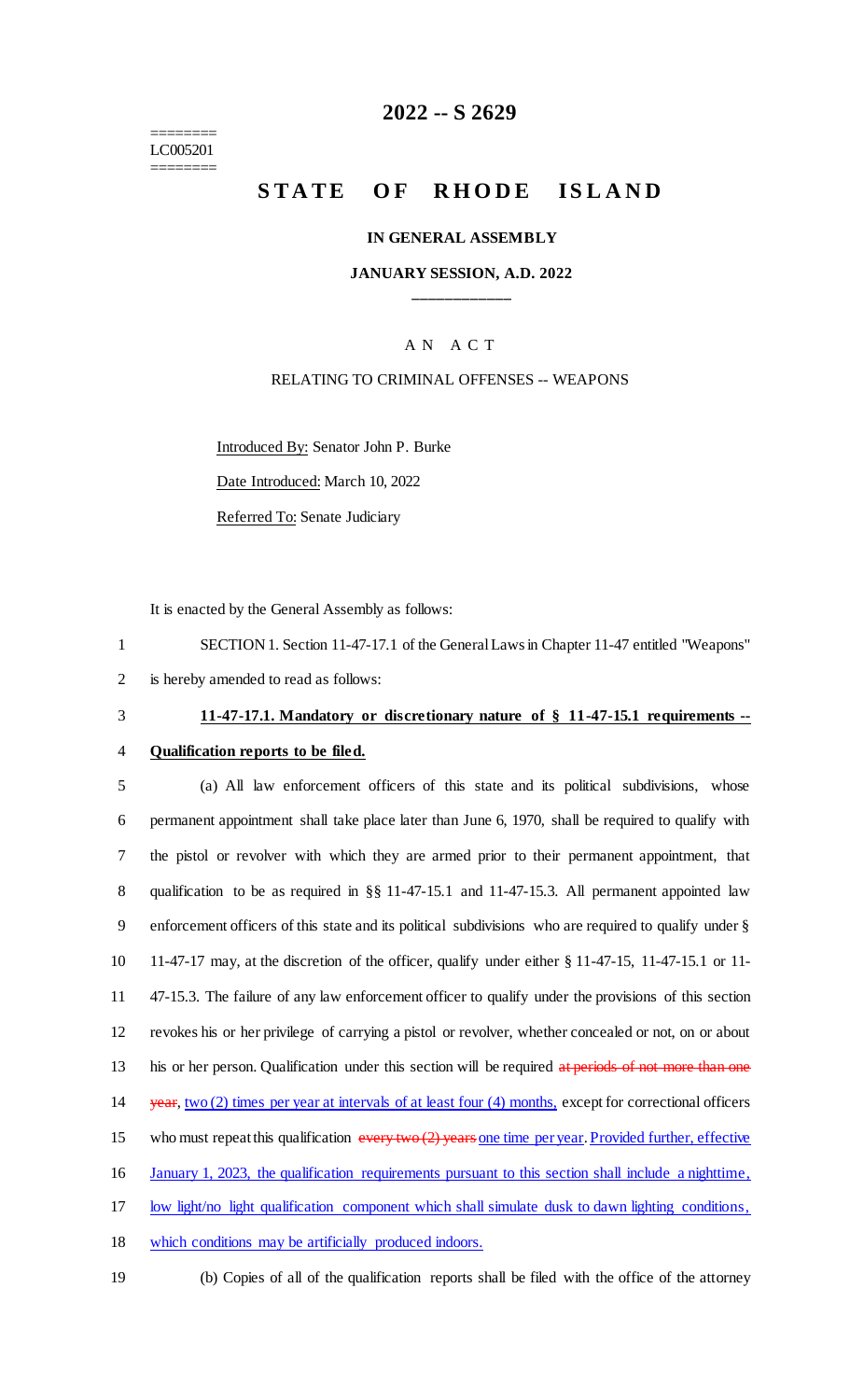- 1 general.
- 2 SECTION 2. This act shall take effect on July 1, 2022.

======== LC005201 ========